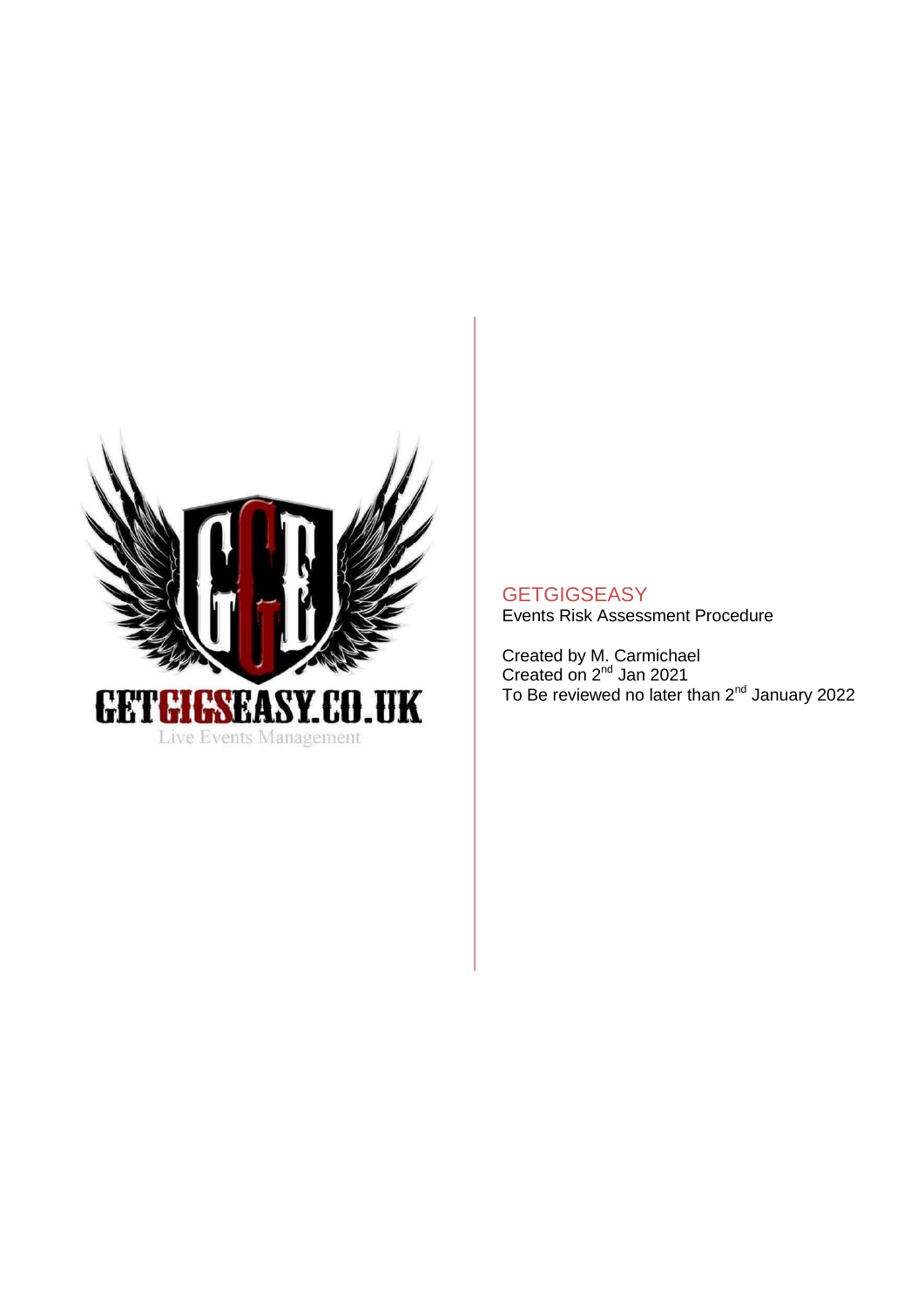# Events Risk Assessment Procedure

# **1. Introduction**

The Management of Health and Safety at Work Regulations 1999 require employers to carry out risk assessments of their work activities to identify significant hazards that could harm either their employees or others affected by the activity, in order to decide what needs to be done to eliminate, reduce or manage the risk. Other health and safety legislation also require risk assessments to be undertaken.

GetGigsEasy delegates the task of undertaking risk assessments and implementing control measures to events managers or other relevant persons who manage or organise activities. This procedure is intended to assist any member of GetGigsEasy charged with the task of undertaking risk assessments.

Venues and Clients are responsible for making arrangements for premises-related risk assessments where the premises is not owned by GetGigsEasy, covering such risks as, but not exclusively, fire, legionella and asbestos.

#### **2. Guidance on completing risk assessments**

This section of the procedure sets out the key elements that must be addressed in any risk assessment regardless of how the assessment is recorded.

Key elements that must be included in all risk assessment include:

#### **What activities the risk assessment covers?**

A brief description should be provided so it is clear what activities or events are covered by the risk assessment e.g. replacing light fittings, holding a widening participation event etc. Risk assessments for events should identify the date, time and location for the event.

#### **Identify any hazards arising from the activity.**

This means identifying those aspects of an activity that have the potential to cause harm to staff, students, visitors, contractors or anyone else who could be affected by the activity. Consideration must be given to ensuring all significant hazards are identified.

#### **Assessing the risk of someone being harmed.**

The risk assessment must assess the risk – the risk is the likelihood of the harm occurring, and the severity of the injury likely to be sustained.

Risks can arise from:

The physical location where the activities are taking place e.g. using a ladder on a busy staircase is likely to increase the risk;

The equipment being used e.g. poorly maintained equipment or equipment not fit for the purpose for which it is used is likely to increase the risk;

The method of work used, e.g. maintenance work in occupied areas;

Competence of those undertaking the activity, e.g. what training and instruction those undertaking have received;

Knowledge of those affected by the activity, e.g. visitors attending a public event and those who are unfamiliar with the layout of the building may have more difficulty evacuating in the event of a fire than those familiar with it.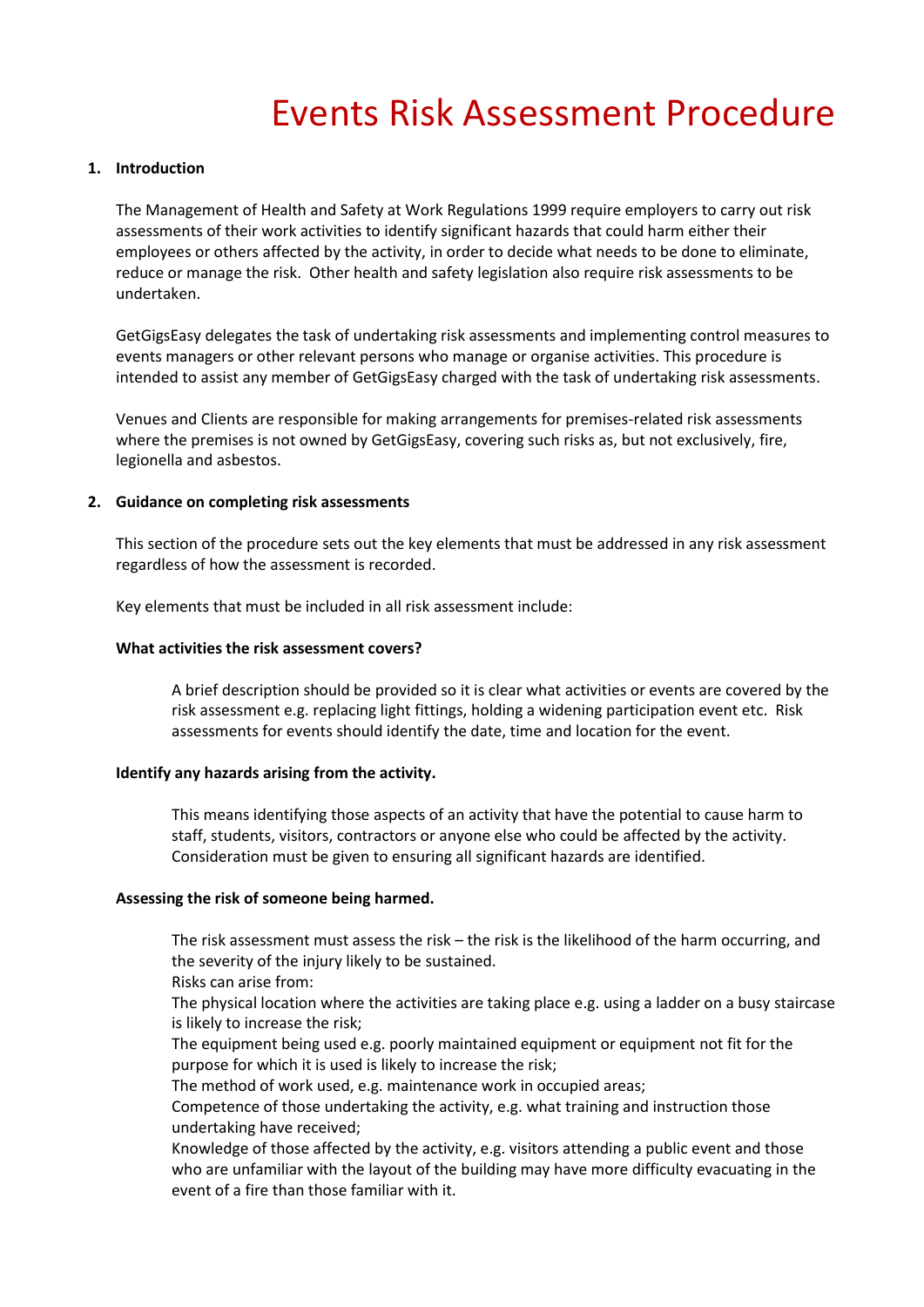#### **Measures to control the risks**

The risk assessment must identify what measures are already in place or need to be taken to prevent, reduce or manage the risks. The risk assessment may identify who is responsible for taking action to implement measures identified as being necessary to control the risks, with timescales for implementation where appropriate. Where this detail is not identified it is assumed to be the Event Manager's responsibility.

The Management of Health and Safety Regulations require employers to follow "the Principles of Prevention" when determining what control measures are required. In practice this means:

- a. Avoiding the risk wherever possible consider if it is really necessary to undertaken the task or activity
- b. Combating the risks at source  $-e.g.$  repair a defective floor rather than post a warning notice
- c. Adapting work to the individual
- d. Substituting hazardous substances or processes with less hazardous substances or processes e.g. substituting solvent-based products with non-solvent products
- e. Giving priority to measures that protect the whole workplace e.g. having good duct extraction rather than issuing dust masks to individual employees.
- f. Personal protective equipment should be used as the last resort, and only when it is not possible or practical control the hazard by any other means
- g. Providing appropriate instruction, supervision and information

# **Reviewing the assessment**

Unless the risk assessment covers a specific event, the risk assessment must specify a date when it should be reviewed. Generally risk assessments should be reviewed at least once per year, or sooner if there has been an accident involving the activity in question, or there have been any changes which make the findings of the assessment no longer valid. For example, if there are changes to personnel, equipment, working methods etc.

# **The risk assessment must be dated and state the person or persons undertaking the risk assessment.**

# **3. Communicating the findings of the risk assessment to those who need to know.**

A crucial element of any risk assessment is that the information on hazards and how the risks will be controlled must be disseminated to all staff involved in the activities and also to those who have a role in implementing the control measures. It is for the Event manager or person undertaking the risk assessment to decide how best to communicate the findings of the risk assessment to those who need to know. This could be by means of written instructions, team meetings, emails, toolbox talks etc.

# **4. Monitoring and reviewing the risk assessment process.**

The Health and Safety Co-ordinator in each department or division will submit a return to the Health and Safety Team listing the risk assessments undertaken by their department or division. A sample of the risk assessment return sheet is provided in Annex B.

The Head of Health and Safety will be responsible for keeping a register of all returns and reporting progress to the Health and Safety Committee.

A small working group consisting of members of the risk assessment review group will, in conjunction with the Health and Safety team, conduct an annual audit of a sample of risk assessments listed in the returns, to ensure that risk assessments are being carried out in accordance with this procedure. Findings of the audit will be reported to the Health and Safety Committee.